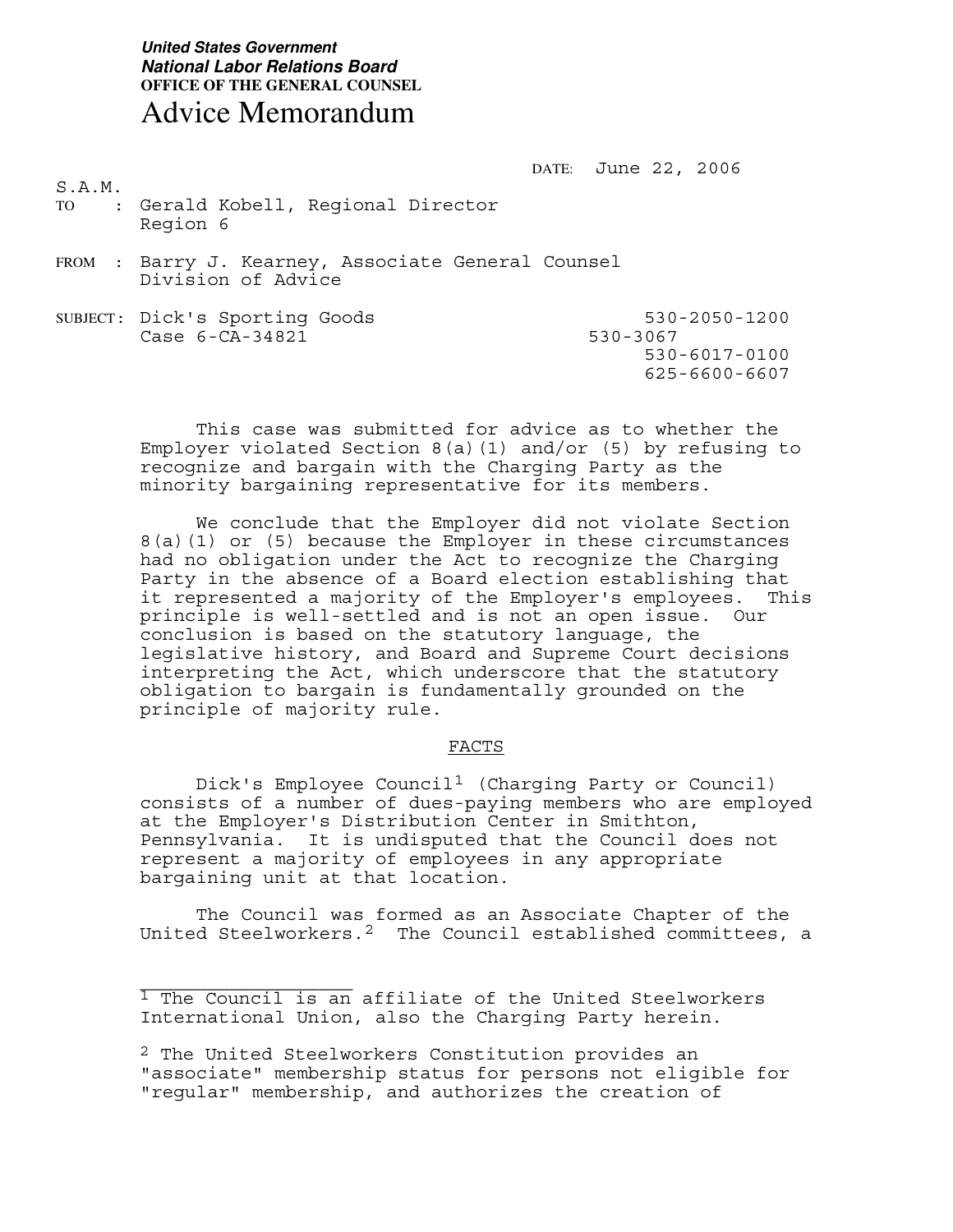$\overline{\phantom{a}}$  , where the contract of the contract of the contract of the contract of the contract of the contract of the contract of the contract of the contract of the contract of the contract of the contract of the contr

dues structure, and began drafting a constitution and bylaws. The draft constitution, membership cards, Council literature, and description of Council meetings establish that the Council was formed for the purpose of bargaining with the Employer immediately on behalf of Council members, while eventually forming a traditional United Steelworkers Local.

 On July 28, 2005, the Council requested that the Employer bargain with it over the discharge of one of its members. The Council has also requested bargaining, on behalf of its members only, over health and safety concerns and a grievance procedure. The Council also requested that the Employer provide it with a copy of the Employer's "Log of Work-Related Injuries and Illnesses." The Employer has at all times refused to recognize and bargain with the Council.

 The Charging Party alleges that the Employer violated Section 8(a)(1) and/or (5) by refusing to recognize and bargain with the Council as representative for its members, violated Section 8(a)(1) by telling its employees in postings and distributions that it was not obligated to, and therefore would not, bargain with the Union on a membersonly basis, and violated Section 8(a)(5) by failing to supply the Council with requested information, and unilaterally disciplining and discharging members.<sup>[3](#page-1-0)</sup> The Charging Party's allegations are based on Professor Charles Morris' (Professor Morris) book, The Blue Eagle at Work, [4](#page-1-1) which contends that an employer's refusal to recognize a members-only union violates the Act.

#### ACTION

 We conclude that the Region should dismiss the charge, absent withdrawal, because the Employer in these circumstances had no obligation to recognize and bargain with the Council. Our conclusion is based on the statutory language, the legislative history of the Act, and wellstablished Board and Supreme Court doctrine.

"associate organization(s) to serve the needs and interests of . . . potential members."

<span id="page-1-0"></span> $3$  The Charging Party alleges additional Section 8(a)(1) and 8(a)(3) violations which are not submitted for advice.

<span id="page-1-1"></span>4 Charles J. Morris, The Blue Eagle at Work: Reclaiming Democratic Rights in the American Workplace (2005).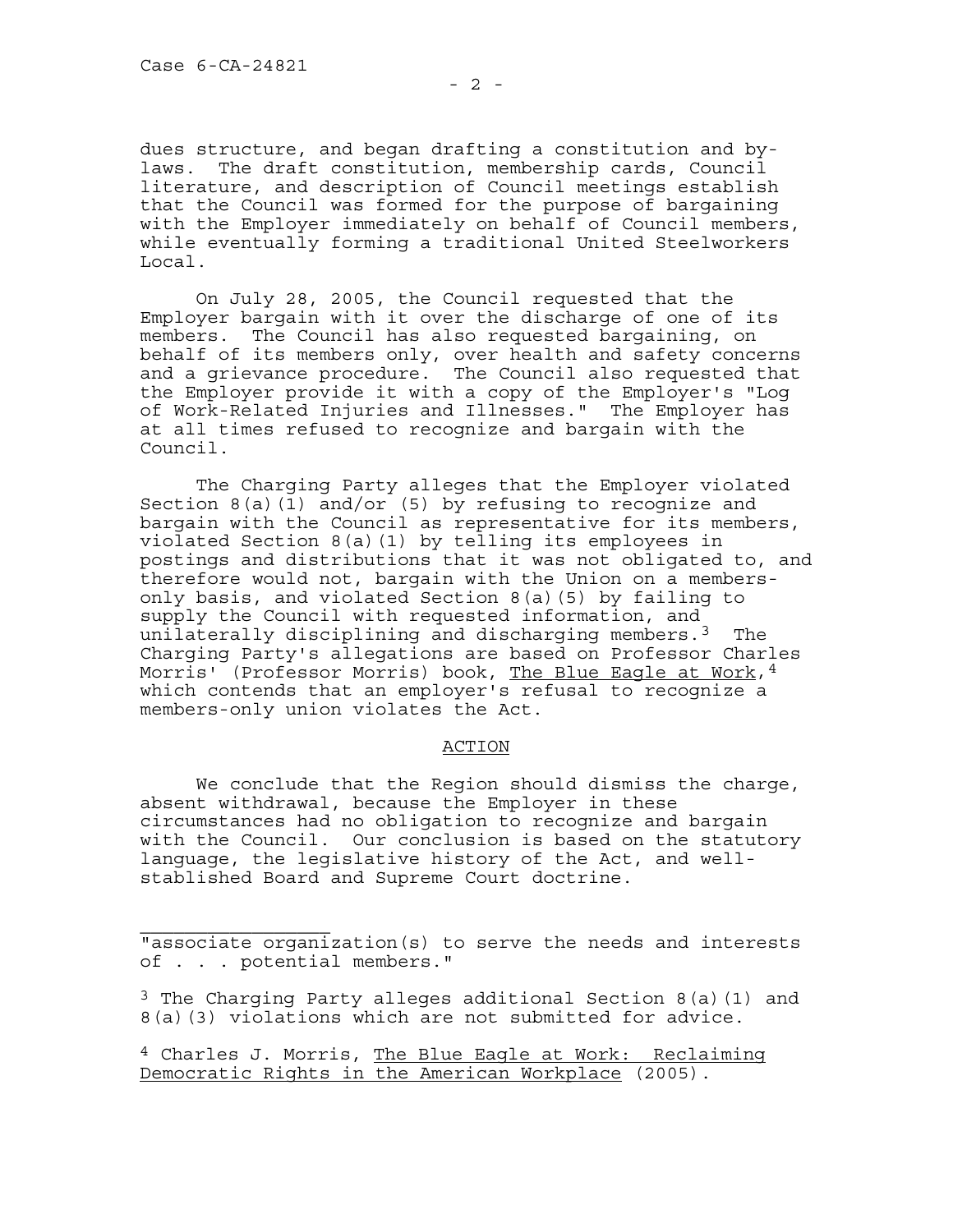# I. The Charging Party's Theory of Violation

 The Charging Party's theory that employers have a duty to recognize and bargain with minority, members-only unions is based in large part on two interrelated premises -- the clear and plain language, and the legislative history, of the Act.<sup>[5](#page-2-0)</sup>

#### A. Statutory construction

First, the Charging Party argues that general principles of statutory construction mandate that the provisions of the Act be read broadly, and that the language of those provisions be given its plain, ordinary meaning.<sup>[6](#page-2-1)</sup> In this regard, the Charging Party argues that Section 7 broadly protects the right of all employees, organized and unorganized, to engage in collective bargaining, as evidenced by the words "shall" and "right" contained in that provision.<sup>[7](#page-2-2)</sup> Therefore, the Charging Party argues that an

<span id="page-2-0"></span>\_\_\_\_\_\_\_\_\_\_\_\_\_\_\_\_\_\_\_ <sup>5</sup> In his book, Professor Morris makes several other arguments supporting his theory, including how minority bargaining rights under the Act are impacted by constitutional, administrative, and international law. See generally Professor Morris, The Blue Eagle, at 110-52. The Charging Party has not urged those arguments in support of this unfair labor practice charge.

<span id="page-2-1"></span>6 Citing, New York v. FERC, 535 U.S. 1 (2002); P.G.A. Tour, Inc. v. Martin, 532 U.S. 661 (2001); Pennsylvania Dept. of Corrections v. Yeskey, 524 U.S. 206 (1998); United States v. Ron Pair Enterprises, Inc., 489 U.S. 235 (1989); Sedima, S.P.R.L. v. Imrex Co., Inc., 473 U.S. 479 (1985); Tennessee Valley Authority v. Hill, 437 U.S. 153 (1978); Ex parte Collett, 337 U.S. 55 (1949); Caminetti v. United States, 242 U.S. 470 (1917).

<span id="page-2-2"></span>7 Section 7 states that:

Employees shall have the right to self-organization, to form, join, or assist labor organizations, to bargain collectively through representatives of their own choosing, and to engage in other concerted activities for the purpose of collective bargaining or other mutual aid or protection, and shall also have the right to refrain from any or all such activities except to the extent that such right may be affected by an agreement requiring membership in a labor organization as a condition of employment as authorized in [S]ection 8(a)(3).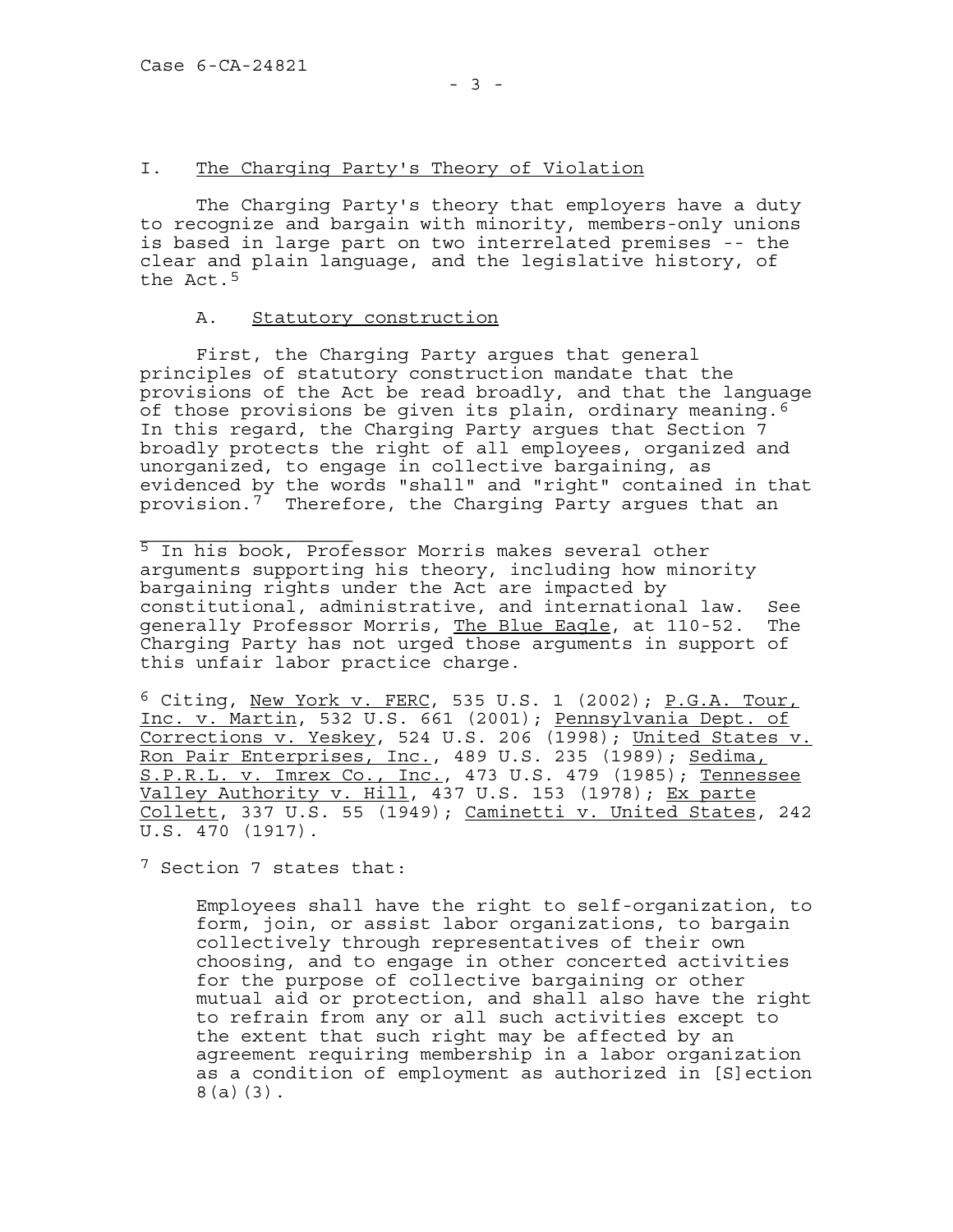employer's refusal to recognize and bargain with a minority union on a members-only basis constitutes interference with that right in violation of Section 8(a)(1). Furthermore, the Act's only limitation of the broad bargaining right guaranteed by Section 7 is Section 9(a) which, the Charging Party contends, is applicable only after a union attains exclusive majority status.<sup>[8](#page-3-0)</sup> Thus, minority bargaining rights are mandated under Sections 7 and 8(a)(1) and operate independently of Section 9(a).[9](#page-3-1)

The Charging Party further contends that Section 8(a)(5) also is not limited by Section 9(a), for Section 8(a)(5) only makes it unlawful for an employer to:

[R]efuse to bargain collectively with the representatives of his employees, subject to the provisions of section 9(a).<sup>[10](#page-3-2)</sup>

According to the Charging Party, the "subject to" clause of Section 8(a)(5) merely reinforces the duty to bargain contained in Sections 7 and 8(a)(1), rather than limiting those rights to majority unions under Section  $9(a)$ .<sup>[11](#page-3-3)</sup> Furthermore, the Charging Party contends that the presence of the comma in Section  $8(a)(5)$  is evidence that the drafters of the Act intended that Section 9(a) restrict only the process of bargaining, not the bargaining representatives. Thus, when there is a Section 9(a) representative, the "provisions" of Section 9(a) apply to the parties' bargaining relationship so that the employer must, for example, bargain with that union as the exclusive representative of a majority of employees in an appropriate unit. The absence of a Section 9(a) representative relieves

<span id="page-3-0"></span>8 Section 9(a) reads as follows:

 $\_$ 

Representatives designated or selected for the purposes of collective bargaining by the majority of the employees in a unit appropriate for such purposes, shall be the exclusive representatives of all the employees in such unit for the purposes of collective bargaining in respect to rates of pay, wages, hours of employment, or other conditions of employment. . . .

<span id="page-3-1"></span>9 See Professor Morris, The Blue Eagle, at 107-108. The Charging Party states that this issue has not yet been decided by the Board. Id. at 107.

<span id="page-3-2"></span> $10$  Id. at 103-104 (emphasis added).

<span id="page-3-3"></span> $11$  Id. at 104.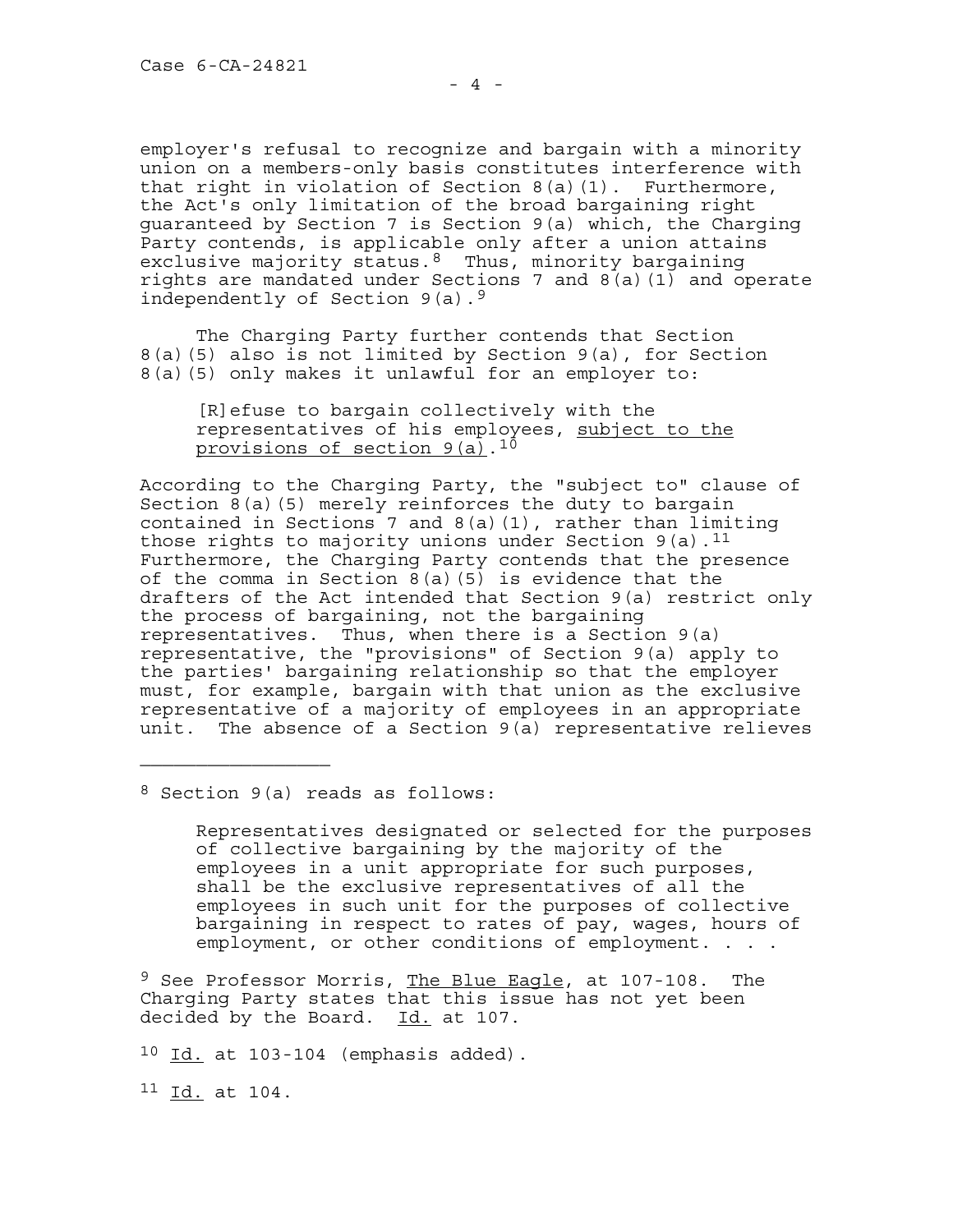the employer of having to abide by those provisions of Section 9(a), but does not relieve the employer of its bargaining obligation to a minority union. The Charging Party maintains, therefore, that exclusive status under Section  $9(a)$  is not required for a Section  $8(a)(5)$ bargaining violation.[12](#page-4-0)

# B. Legislative history

 Next, the Charging Party argues that the legislative history of the Act supports minority union bargaining. It claims that historically, members-only minority bargaining was commonplace and even mandated under the National Industrial Recovery Act (NIRA), the precursor to the Act.<sup>[13](#page-4-1)</sup> It further argues that the drafters of the Act, aware of this history, deliberately sought to retain that status quo when drafting the Act. For example, comparing a rejected draft of Section 8(a)(5) with the version that appears in the Act, the Charging Party contends that the drafters intentionally rejected a version of Section 8(a)(5) that, in the Charging Party's view, would have explicitly excluded minority unions from Section 8(a)(5) protection. The rejected language would have made it unlawful for an employer only to:

[R]efuse to bargain collectively with employees through their representatives, chosen as provided in Section  $9(a)$ . "[14](#page-4-2)

The Charging Party argues that because the drafters rejected this version of Section 8(a)(5), which explicitly required Section 9(a) status as a prerequisite for Section 8(a)(5) protection, they intended that minority bargaining rights be protected under the Act until a union attains exclusive Section 9(a) status.<sup>[15](#page-4-3)</sup> Specifically, the Charging

<span id="page-4-0"></span>12 Id. at 103-106.

 $\_$ 

<span id="page-4-1"></span><sup>13</sup> See id. at 26-31, 38. Professor Morris cites three NIRA cases in support of his view that the National Labor Board (NLB), the precursor to the NLRB, found that employers had a duty to bargain with minority unions. See id. at 38, citing National Lock Co., 1 NLB (Part 2) 15 (1934); Bee Line Bus  $Co.$ , 1 NLB (Part 2) 24 (1934); Eagle Rubber  $Co.$ , 1 NLB (Part 2) 31 (1934).

<span id="page-4-2"></span><sup>14</sup> Professor Morris, The Blue Eagle, at 105-106 (emphasis in the original).

<span id="page-4-3"></span> $15$  See  $\underline{\text{id.}}$  at 62-63, 105-106.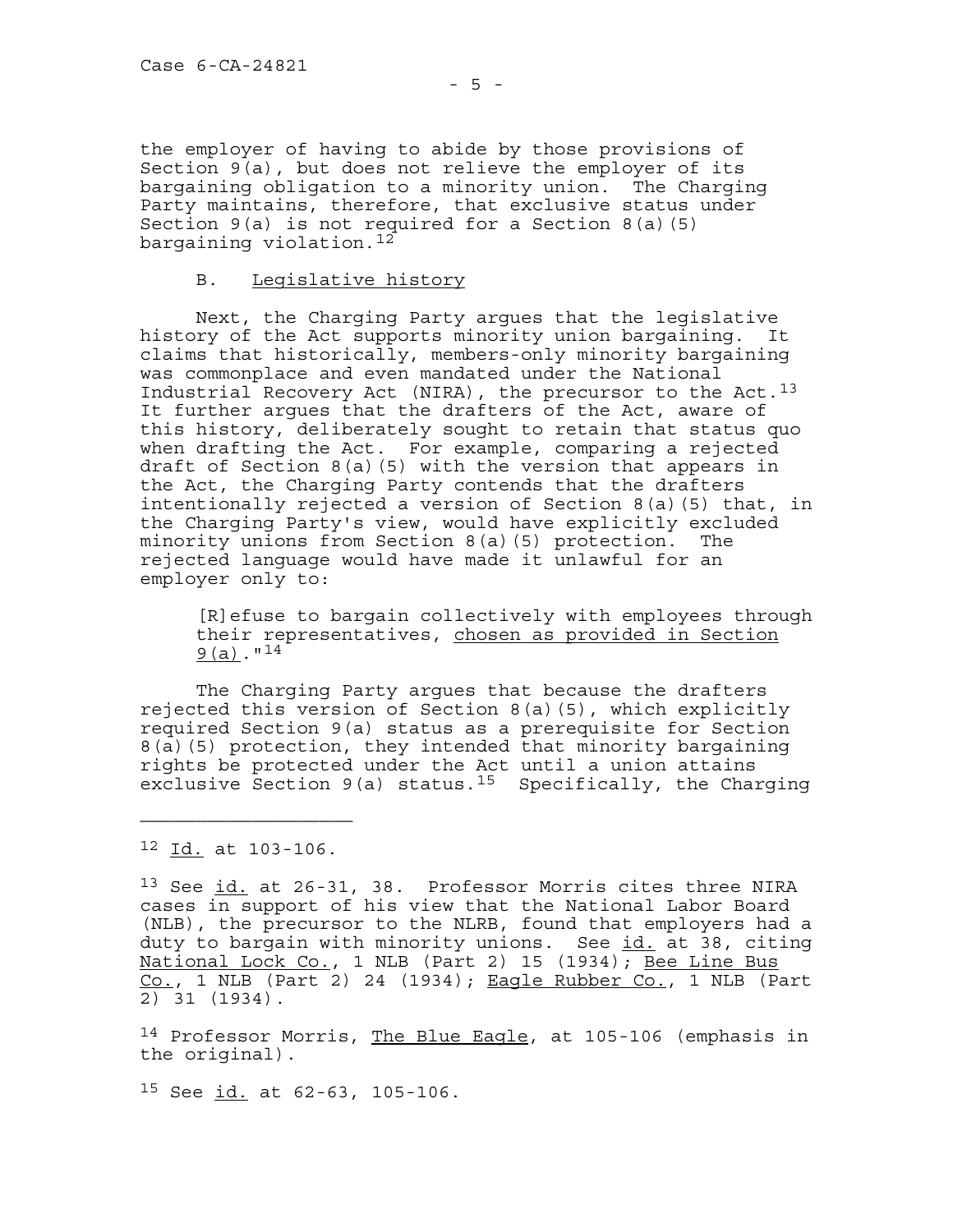Party argues that Section 9(a) is merely a codification of the old NLRB's 1934 decision in Houde Engineering Corporation.[16](#page-5-0) In Houde, the employer refused to recognize the UAW, which had been elected by a majority of the unit employees, as the exclusive collective bargaining representative of the entire unit because it had an obligation to also recognize the minority-supported, company union at the plant.<sup>[17](#page-5-1)</sup> The old NLRB held that Section 7(a) of the NIRA required the employer to cease recognition of the minority union and recognize the majority union as the exclusive representative of all unit employees.[18](#page-5-2) The Charging Party argues that the drafters' emphasis on the necessity of majority rule in the Act was made with the facts of the Houde decision in mind, that is, that a majority union must have exclusive bargaining rights against competing unions.[19](#page-5-3) Thus, the Charging Party argues, an employer must bargain with minority unions until such time as a particular union attains exclusive majority status under Section 9(a).

- II. Industrial Democracy is Fundamentally Based on Majority Rule
	- A. The drafters of the Act intended collective bargaining to be based on majority rule

As discussed above, the Charging Party contends that the drafters of the Act intended that minority bargaining rights be protected by Sections 7 and 8(a)(1) and not limited by Section 9(a), which applies only after a union attains exclusive majority status. However, the statutory language, legislative history, and cases interpreting them, clearly demonstrate that the drafters of the National Labor Relations Act envisioned a policy of "encouraging the practice and procedure of collective bargaining,"[20](#page-5-4) firmly based on the principle of majority rule. Contrary to the Charging Party's contention, by enacting Section 9(a) of the Act, which sets forth the majority rule, Congress explicitly rejected other forms of representation, including plural and

- <span id="page-5-0"></span>16 1 NLRB (old) 35 (1934).
- <span id="page-5-1"></span>17 Houde, 1 NLRB (old) at 37-38.
- <span id="page-5-2"></span> $18$  Id. at 40, 44.

 $\overline{\phantom{a}}$  , where the contract of the contract of the contract of the contract of the contract of the contract of the contract of the contract of the contract of the contract of the contract of the contract of the contr

- <span id="page-5-3"></span><sup>19</sup> Professor Morris, The Blue Eagle, at 70-71.
- <span id="page-5-4"></span>20 29 U.S.C. § 151.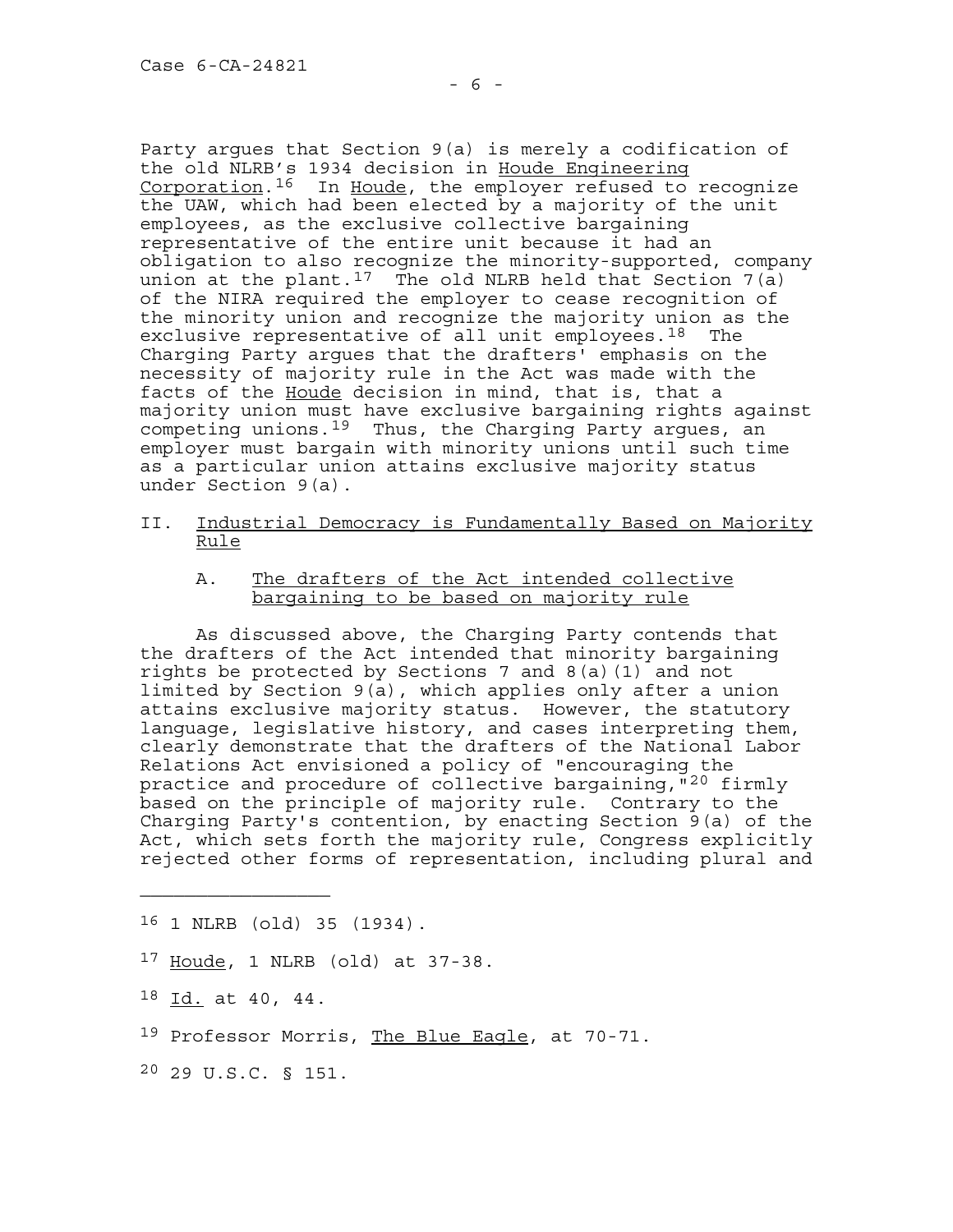proportional representation, which were permitted under Section 7(a) of the NIRA.<sup>[21](#page-6-0)</sup> Congress considered and rejected a proviso to Section 9(a) which would have protected the status of minority-supported unions. The discarded proviso stated:

[T]hat any minority group of employees in an appropriate unit shall have the right to bargain collectively through representatives of their own choosing when no representatives have been designated or selected by a majority in such unit.  $\ldots$  . <sup>[22](#page-6-1)</sup>

Congress' failure to include this proviso in the final version of Section 9(a), which had been included in an earlier draft of the Act, shows that it rejected employee representation by minority-supported unions as a requirement under the Act.[23](#page-6-2)

 One scholar on the legislative history of the Act has noted the drafters' "experiment with, and eventual rejection of the notion of, nonexclusive representation bargaining with a given employer."<sup>[24](#page-6-3)</sup> Moreover, a contemporaneous labor official concluded that the NLRA eliminated the prior ability of unions to represent less than a majority of the employees at a facility. As one commentator stated, "[Secretary of Labor] Frances Perkins was surprised at AFL endorsement of the Wagner bill since many unions had earlier gained bargaining rights when fewer than a majority were enrolled."<sup>[25](#page-6-4)</sup>

<span id="page-6-0"></span> $\_$ 21 Ruth Weyand, Majority Rule in Collective Bargaining, 45 Colum. L. Rev. 556, 565 & n.35 (1945); James A. Gross, The Making of the National Labor Relations Act, page 101 (1974).

<span id="page-6-1"></span><sup>22</sup> Kenneth Casebeer, Drafting Wagner's Act: Leon Keyserling and the Precommittee Drafts of the Labor Disputes Act and the National Labor Relations Act, 11 Indus. Rel. L.J. 73, 124 (1989).

<span id="page-6-2"></span>23 INS v. Cardoza-Fonseca, 480 U.S. 421, 442-43 (1987) ("Few principles of statutory construction are more compelling than the proposition that Congress does not intend sub silentio to enact statutory language that it has earlier discarded in favor of other language.").

<span id="page-6-3"></span><sup>24</sup> Kenneth Casebeer, <u>Drafting Wagner's Act</u>, 11 Indus. Rel. L.J. 97.

<span id="page-6-4"></span><sup>25</sup> Irving Bernstein, The New Deal Collective Bargaining Policy, 137 (1950).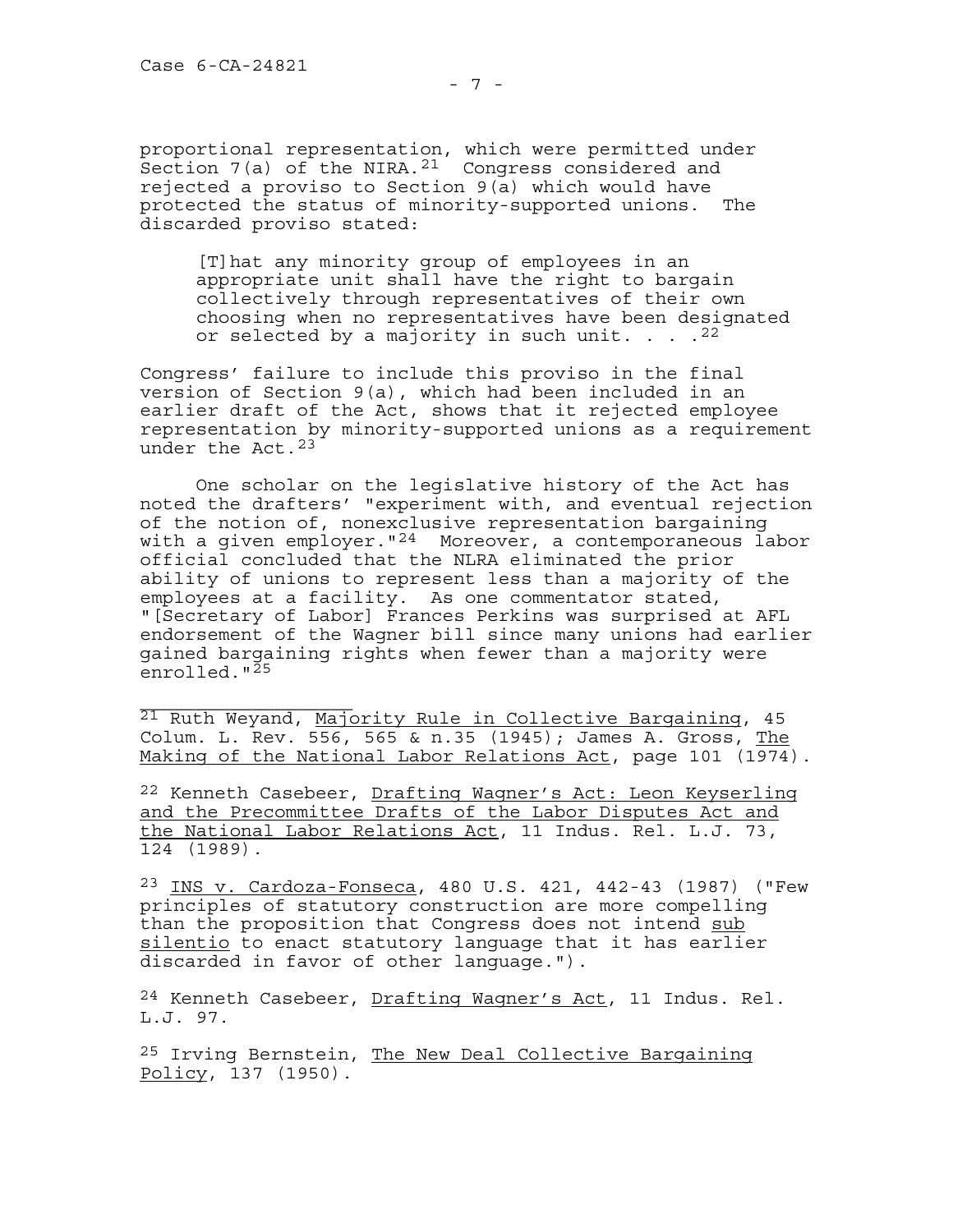Moreover, statements by the Act's sponsors also show that they did not intend to require employee representation by minority-supported unions because it could not lead to a working system of collective bargaining. As one commentator stated, the sponsors:

[T]ook the view that as a practical matter there could be no bargaining unless all of the employees within any given appropriate unit bargained as one man; that only when the employer is prohibited from dealing with less than the entire group . . . can employees begin to approach the stage where they have sufficient power to bargain.  $26$ 

The Act's principal sponsor, Senator Robert F. Wagner, asserted as much when he stated:

The reasons for majority rule are very simple. Obviously an employer has to deal with his workers either as individuals, or as a variety of minority groups, or as a consolidated unit. . . . The second alternative, which consists in dealing with various minority groups, gives the unscrupulous employer the opportunity to play one group against another constantly. It foments in the ranks of the workers discord, suspicion and rivalry at all times. In addition, since it is virtually impossible to make more than one agreement covering one set of workers in a single plant, the pretense of negotiating with minorities means that there is to be no real collective bargaining at all. Majority rule is thus the only rule that makes collective bargaining a reality.<sup>[27](#page-7-1)</sup>

In short, the Act's sponsors believed that collective bargaining simply could not work if the system required more than one minority union to represent different parts of the same unit.

Congressional reports on the Act also recognized the impracticality of a system that could result in an employer

<span id="page-7-0"></span>26 Ruth Weyand, Majority Rule in Collective Bargaining, 45 Colum. L. Rev. at 566-67.

<span id="page-7-1"></span><sup>27</sup> Leon H. Keyserling, Why the Waqner Act?, in The Wagner Act: After Ten Years 19-20 (Louis G. Silverberg ed., 1945) (quoting National Labor Relations Bill, NBC radio broadcast by Senator Wagner, May 21, 1935).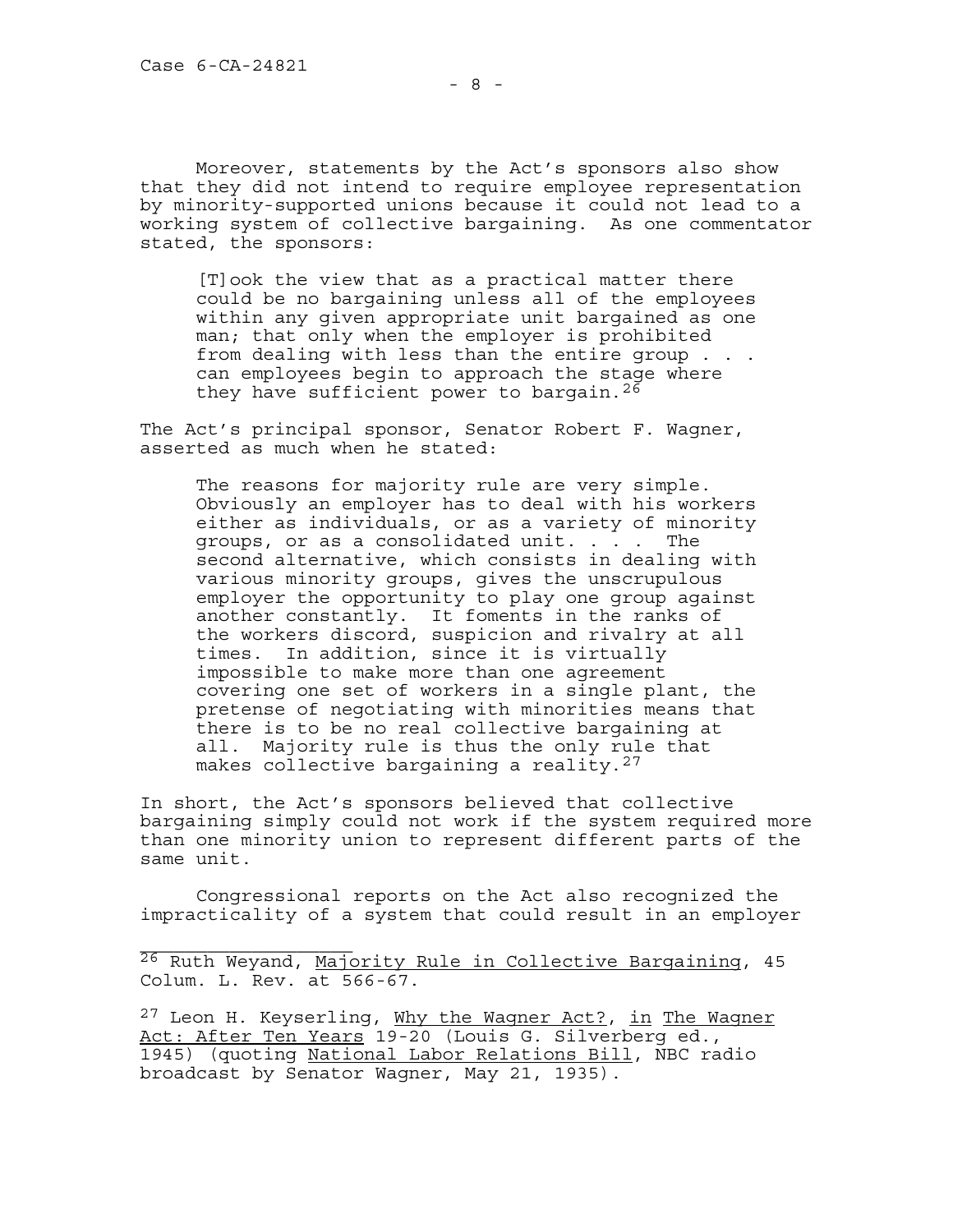having to bargain with several minority-supported unions representing different segments of the same unit of employees. The Senate report stated:

Since it is [almost] universally recognized that it is practically impossible to apply two or more sets of agreements to one unit of workers at the same time, or to apply the terms of one agreement to only a portion of the workers in a single unit, the making of agreements is impracticable in the absence of majority rule. And by long experience, majority has been discovered best for employers as well as employees. Workers have found it impossible to approach their employers in a friendly spirit if they remain divided among themselves. Employers likewise, where majority rule has been given a trial of reasonable duration, have found it more conductive to harmonious labor relations to negotiate with representatives chosen by the majority than with numerous warring factions.[28](#page-8-0)

This same rationale against requiring employee representation by minority-supported unions was repeated in the House report, which stated:

There cannot be two or more basic agreements applicable to workers in a given unit; this is virtually conceded on all sides. If the employer should fail to give equally advantageous terms to nonmembers of the labor organization negotiating the agreement, there would immediately result a marked increase in the membership of that labor organization. On the other hand, if better terms were given to nonmembers, this would give rise to bitterness and strife, and a wholly unworkable arrangement whereby men performing comparable duties were paid according to different scales of wages and hours. Clearly then, there must be one basic scale, and it must apply to all.<sup>[29](#page-8-1)</sup>

The statements in these reports demonstrate that Congress understood that minority union bargaining would

<span id="page-8-1"></span> $29$  H. R. Rep. No. 74-972, at 18 (1935), reprinted in 2 Leg. Hist. NLRA 2956, 2974.

<span id="page-8-0"></span> $28$  S. Rep. No. 74-573, at 13 (1935), <u>reprinted in</u> 2 NLRB, Legislative History of the National Labor Relations Act, 1935, at 2300, 2313 (1985).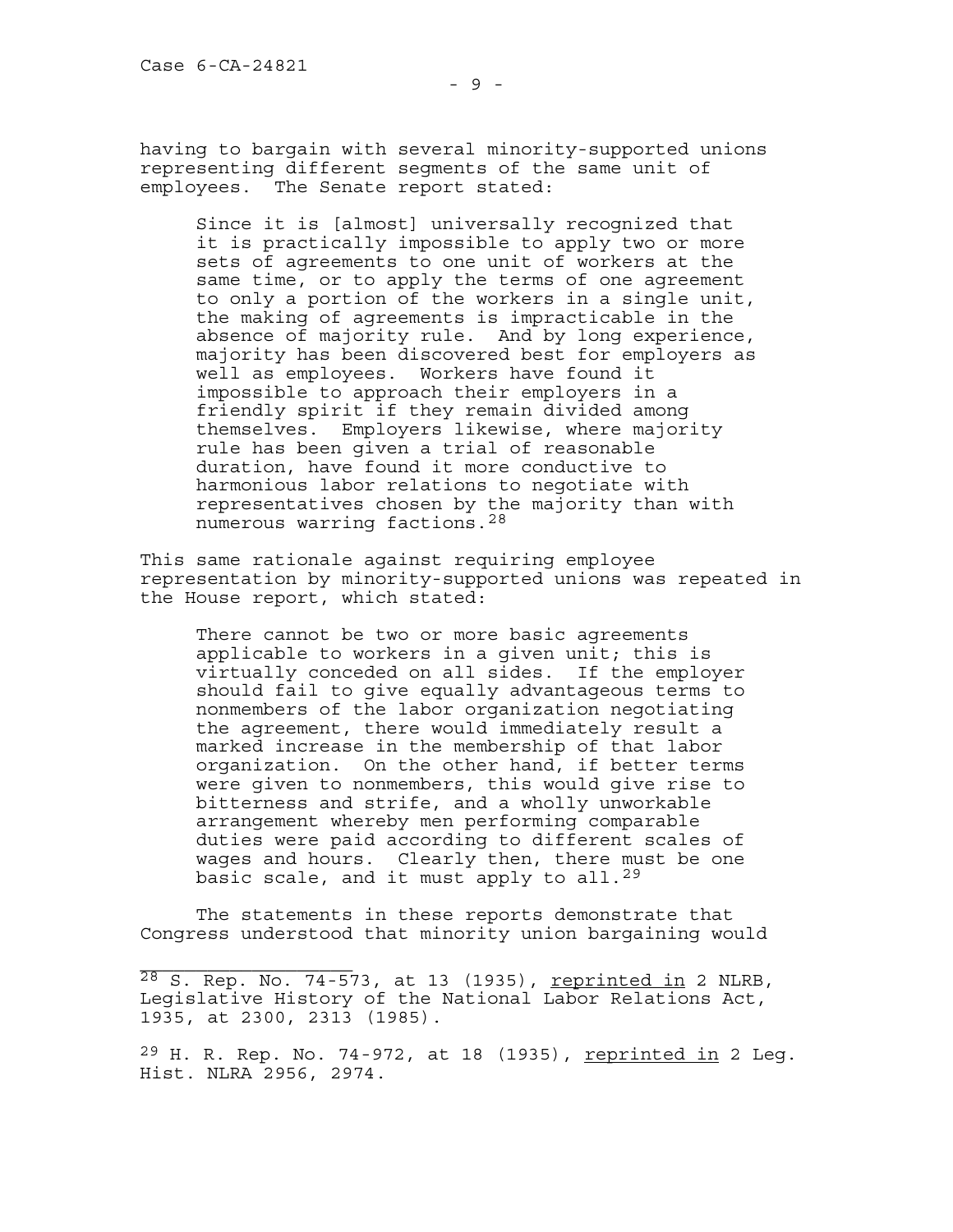undermine the potential for meaningful collective bargaining. On one hand, allowing employees who work sideby-side performing the same tasks to be represented by different minority unions, or a minority union as opposed to unrepresented employees, could create tension that would preclude them from "pooling their economic strength" in an effective manner. On the other hand, minority representation could provide employers a ready method of precluding true collective bargaining by playing the different minority representatives off against each other. Accordingly, the Act did not require employee representation by minority-supported unions because it would undermine the very purpose for which the Act was passed.

Indeed, the Supreme Court has repeatedly emphasized the centrality of majority rule to our system of industrial democracy and its importance for maintaining an effective collective bargaining process.  $30$  The Court has stated:

National labor policy has been built on the premise that by pooling their economic strength and acting through a labor organization freely chosen by the majority, the employees of an appropriate unit have the most effective means of bargaining for improvements in wages, hours, and working conditions.[31](#page-9-1)

Further highlighting the connection between collective bargaining and majority rule, the Court has suggested that "[t]he conditions for collective bargaining may not exist" where a majority of the employees refuse to designate a bargaining representative.<sup>[32](#page-9-2)</sup> These statements by the Supreme Court recognize a Congressional determination that majority rule was the only means by which to redress inequality of bargaining power between management and labor and foster an effective collective bargaining system for the peaceful and fruitful resolution of labor disputes.

<span id="page-9-0"></span>30 See, e.g., Emporium Capwell Co. v. Western Addition Cmty. Org., 420 U.S. 50, 62 (1975) ("Central to the policy of fostering collective bargaining, where the employees elect that course, is the principle of majority rule."); NLRB v. Allis-Chalmers Mfg. Co., 388 U.S. 175, 180 (1967) ("The majority-rule concept is today unquestionably at the center of our federal labor policy.").

<span id="page-9-1"></span><sup>31</sup> NLRB v. Allis-Chalmers Mfg. Co., 388 U.S. at 180.

<span id="page-9-2"></span>32 See J. I. Case Co. v. NLRB, 321 U.S. 332, 337 (1944).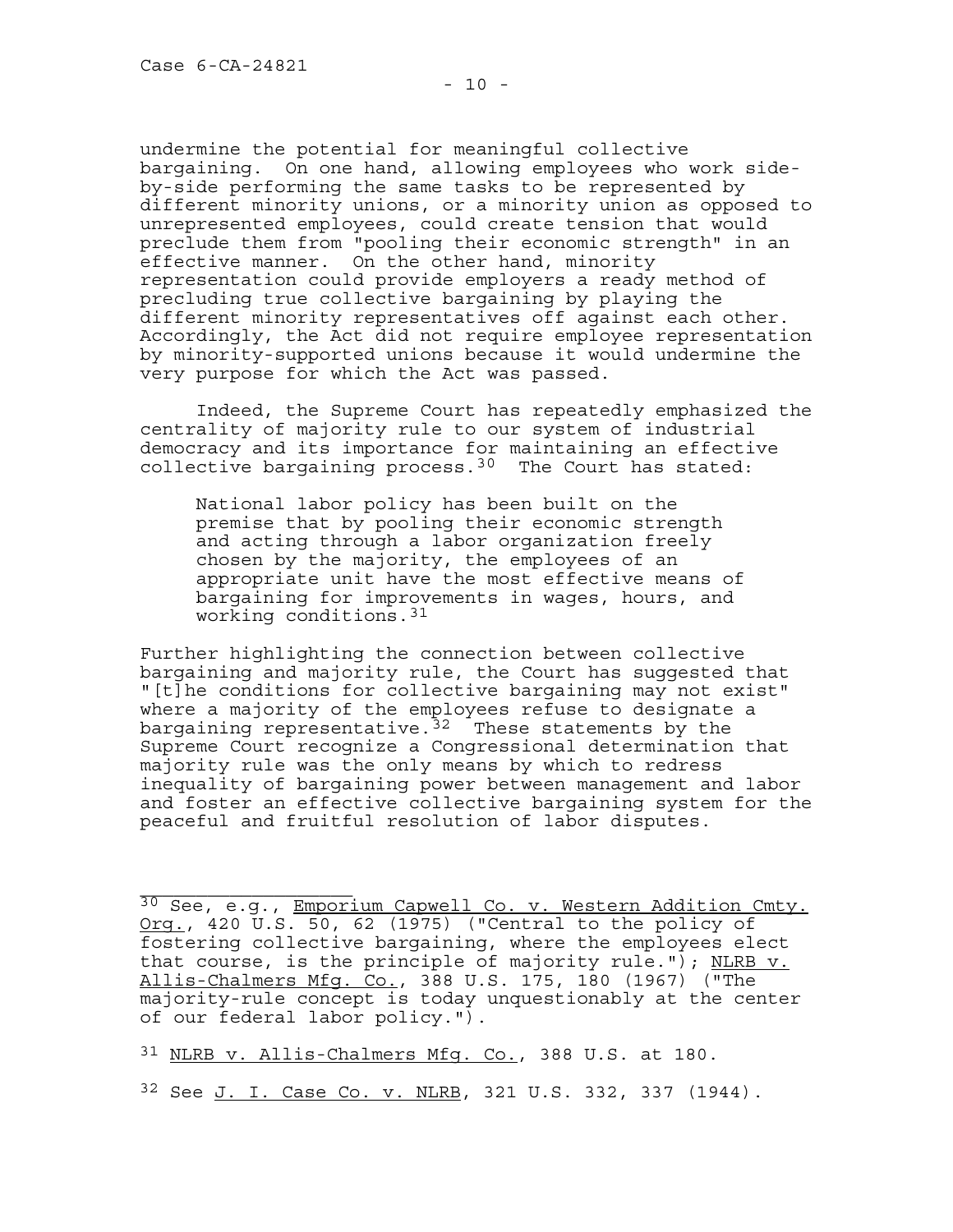## B. The Board and Supreme Court base the duty to bargain on the principle of majority rule

In the early enforcement of the Act, the Board held that an employer may recognize and bargain with a minority, members-only union, as long as the employer does not extend that union exclusive status.[33](#page-10-0) However, nothing in the statutory language, legislative history of the Act, or decisions interpreting the Act, establish an employer's duty to do so. To the contrary, it is firmly established under Board and Supreme Court cases that the duty to bargain under the Act is based on the principle of majority representation, to the exclusion of compulsory minority union recognition. It is because of the importance of this fundamental principle, and not merely "conventional wisdom,"[34](#page-10-1) that the Board has consistently refused to interpret the Act as according minority unions the same bargaining rights as majority representatives. Indeed, even the NLB, in the cases cited by the Charging Party for the proposition that members-only bargaining was mandatory under the NIRA, did not order the employers to bargain with the minority unions.[35](#page-10-2)

# 1. Section 8(a)(5) is fundamentally premised on Section 9(a)

 The Charging Party contends that the plain language of Section  $8(a)(5)$  is not limited by Section  $9(a)$  and therefore, an employer's duty to bargain does not hinge on exclusive majority status. However, contrary to the Charging Party's assertion, the Board has never construed Section 8(a)(5) as operating independently from Section 9(a). The Board will therefore not find a Section 8(a)(5) violation for refusing to bargain, and will not issue a

<span id="page-10-1"></span><sup>34</sup> See Professor Morris, The Blue Eagle, at 81-88.

<span id="page-10-2"></span><sup>35</sup> See note 13, above. Indeed, in none of these striker reinstatement cases was the employer ordered to bargain with the minority union. See National Lock Co., 1 NLB (Part 2) at 19-20; Bee Line Bus Co., 1 NLB (Part 2) at 24-25; Eagle Rubber Co., 1 NLB (Part 2) at 33.

<span id="page-10-0"></span><sup>&</sup>lt;sup>33</sup> Consolidated Edison Co. of New York, 4 NLRB 71, 110 (1937), enfd. 95 F.2d 390 (2d Cir.), modified on other grounds 305 U.S. 197 (1938). However, recently that view has been questioned. See Julius Getman, The National Labor Relations Act: What Went Wrong; Can We Fix It?, 45 B.C. L. Rev. 125, 136-38 (2003).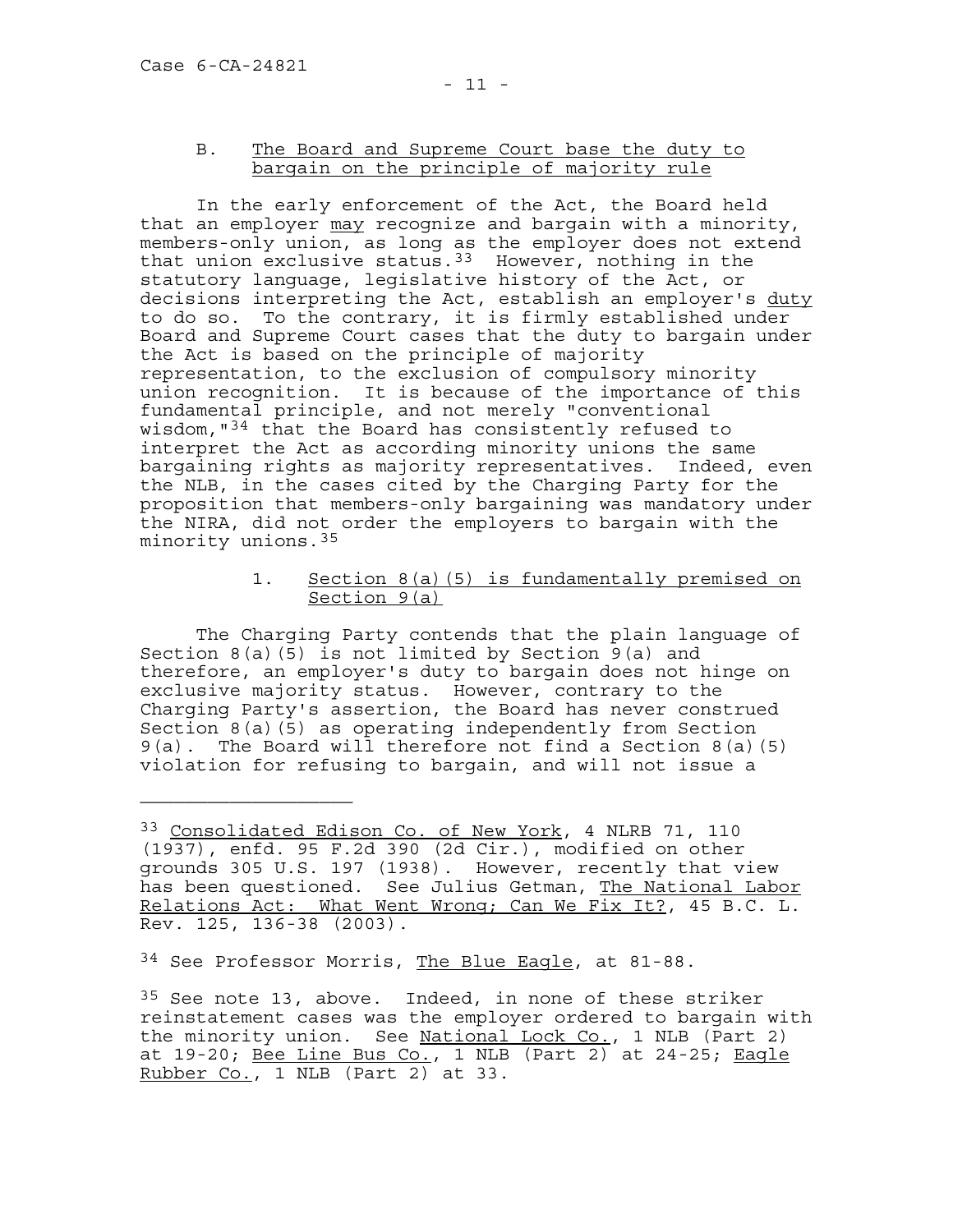bargaining order, where a members-only union is not the majority representative. Indeed, in Don Mendenhall,  $36$  the Board dismissed a Section 8(a)(5) allegation based on the employer's alleged refusal to bargain over subcontracting affecting union members because the union operated as a members-only union, and was not the exclusive bargaining representative.[37](#page-11-1)

The Charging Party contends that Don Mendenhall does not answer the question whether an employer is required to recognize a nonmajority, nonexclusive union as the bargaining representative of its members only. Instead, the Charging Party argues that the vice in this type of case is the fact that the employer recognized the union as the majority and exclusive representative in the collectivebargaining agreement when in fact it represented only its own members. Thus, the Charging Party contends that the union there was seeking majority representation when it did not exist.

However, in Don Mendenhall, the Board did not rely on a putative claim of majority representation to find that the employer had no Section 8(a)(5) bargaining obligation. Instead, the Board concluded that, notwithstanding contractual language to the contrary, the parties intended members-only bargaining. Indeed, in that case, the union never claimed to be a majority representative. Thus, the Board refused to find a Section 8(a)(5) violation, not based on the union's attempt to be a nonmajority representative of the entire unit, but based on the union's assertion that the employer had an obligation to bargain about subcontracting

<span id="page-11-0"></span> $\_$ 36 194 NLRB 1109, 1110 (1972).

<span id="page-11-1"></span><sup>37</sup> See Don Mendenhall, Inc., 194 NLRB at 1109-10. Accord: Makins Hats, 332 NLRB 19, 20 (2000) (Board refused to find Section 8(a)(5) violation for employer's withdrawal of recognition from union because employer had at all times applied contract on a members-only basis); Arthur Sarnow Candy Co., 306 NLRB 213, 217 (1992), supp. decision 312 NLRB No. 126 (1993), enfd. 40 F.3d 552 (2d Cir. 1994) (Board adopted ALJ's conclusion that bargaining order and bargaining relationship not enforceable under Section 8(a)(5) because members-only group was not appropriate bargaining unit within meaning of Section  $9(a)$ ; Manufacturing Woodworkers Ass'n, 194 NLRB 1122, 1123 (1972) (Board dismissed Section 8(a)(5) allegation on basis that it has "traditionally refused to give weight to such a [members-only] bargaining history, or to require its continuance, and [it would] not do so here").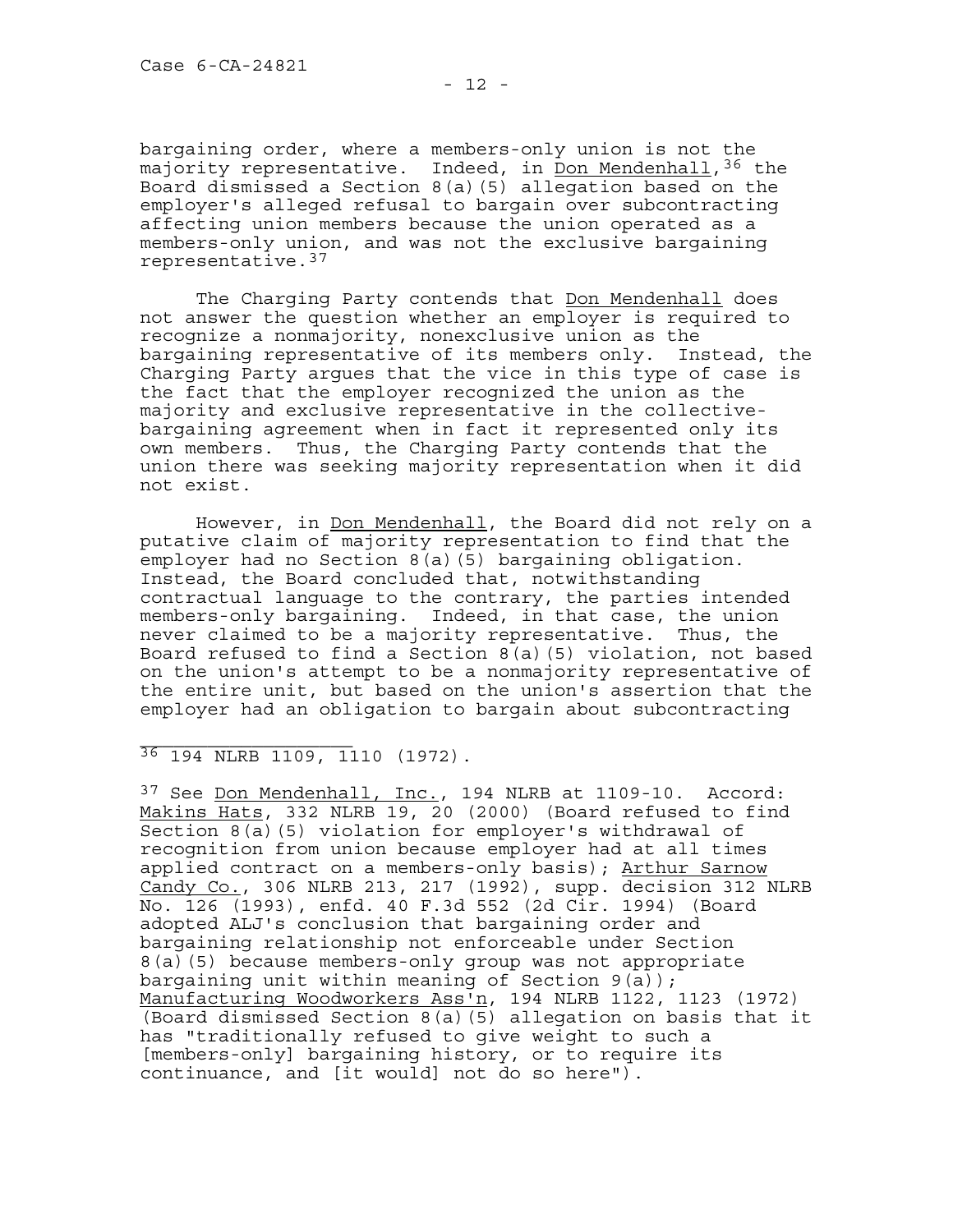of work performed by union members under a members-only contract. It was in this context that the Board concluded, "in the context of events, the [employer's] actions cannot be held violative of Section  $8(a)$  (5).<sup> $n38$  $n38$ </sup>

Further, in cases where there was no evidence of majority-based representation, the Board has been consistent in finding no Section 8(a)(5) obligation for members-only bargaining. For example, in Goski Trucking Corporation, [39](#page-12-1) the ALJ, affirmed by the Board, refused to find a Section 8(a)(5) violation for the employer's repudiation of the contract, because the unrefuted evidence was that the employer and union had entered into a members-only contract covering only two members of the union.[40](#page-12-2)

 Thus, the Board has steadfastly held that the language of Section  $8(a)(5)$ , "by reference to Section  $9(a)$ , requires as a predicate for any finding of violation that the employee representative has been designated or selected as the exclusive representative of the employees."<sup>[41](#page-12-3)</sup> To do otherwise ignores the fundamental importance of majority rule, as codified by Section 9(a), to the success of industrial democracy as envisioned by the drafters of the Act, and as interpreted by the Board.

> 2. A bargaining obligation under Section 8(a)(1) exists only when the union represents a majority of employees

 The Charging Party further argues that even if Section 8(a)(5) does not mandate minority bargaining, such an obligation is found in Sections 7 and 8(a)(1). The Board has held that a bargaining order can be premised on Section 8(a)(1) in addition to Section 8(a)(5). However, as with Section 8(a)(5), the union's majority status is a prerequisite to the issuance of a Section 8(a)(1) bargaining order. Thus, in Steel-Fab, the Board issued a Section  $8(a)(1)$  bargaining order to remedy the employer's

<span id="page-12-0"></span>38 <u>Don Mendenhall, Inc.</u>, 194 NLRB at 1110.

<span id="page-12-1"></span>39 325 NLRB 1032 (1998).

 $\_$ 

<span id="page-12-2"></span>40 See generally id. See also Reebie Storage & Moving Co., 313 NLRB 510, 510, 539-40 (1993), enf. denied on other grounds 44 F.3d 605 (7th Cir. 1995) (parties applied contract on a members-only basis; "Board does not issue bargaining orders in 'members only' units").

<span id="page-12-3"></span>41 Don Mendenhall, Inc., 194 NLRB at 1110.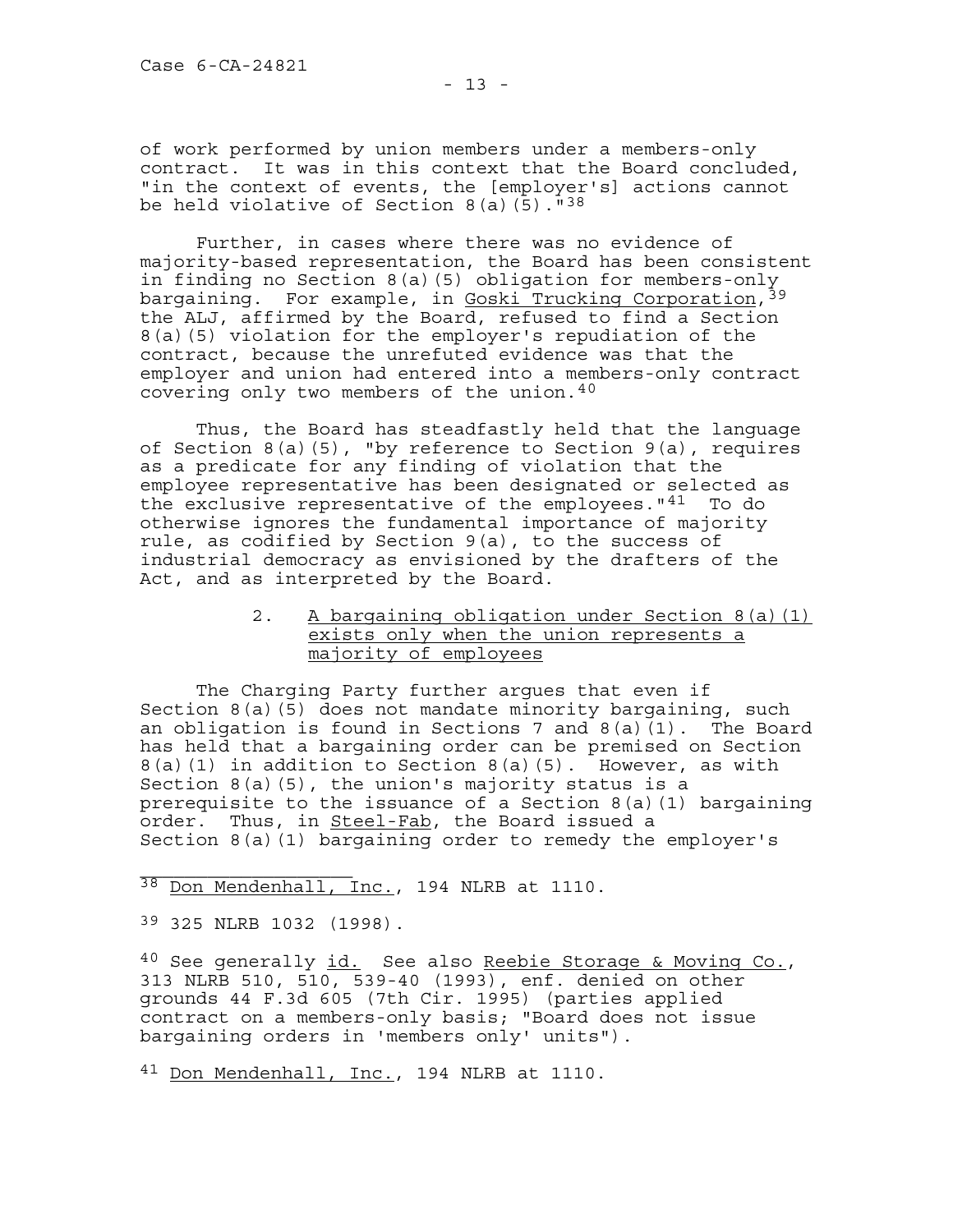unlawful conduct, finding it unnecessary to premise the bargaining order on Section 8(a)(5).<sup>[42](#page-13-0)</sup> Notably, this bargaining order was premised on the finding that the union had established its majority status based on authorization cards from a majority of employees. $43$  Indeed, the Supreme Court concluded that this prerequisite was necessary in Gissel Packing Co.:

The Board itself, we should add, has long had a similar policy of issuing a bargaining order, in the absence of a [Section] 8(a)(5) violation or even a bargaining demand, when that was the only available, effective remedy for substantial unfair labor practices.

. . . The Board's authority to issue such an order on a lesser showing of employer misconduct is appropriate, we should reemphasize, where there is also a showing that at one point the union had a majority; in such a case, of course, effectuating ascertainable employee free choice becomes as important a goal as deterring employer misbehavior.[44](#page-13-2)

<span id="page-13-0"></span> $42$  Steel-Fab, Inc., 212 NLRB 363, 363-66 (1974), modified in Trading Port, Inc., 219 NLRB 298 (1975).

<span id="page-13-1"></span> $43$  See Steel-Fab, Inc., 212 NLRB at 378.

\_\_\_\_\_\_\_\_\_\_\_\_\_\_\_\_\_\_\_

<span id="page-13-2"></span>44 NLRB v. Gissel Packing Co., 395 U.S. 575, 614 (1969) (emphasis added). See also generally Gourmet Foods, 270 NLRB 578 (1984) (overruling Conair Corp., 261 NLRB 1189 (1982), enf. denied in relevant part 721 F.2d 1355 (D.C. Cir. 1983), cert. denied sub nom. Local 222, ILGWU v. NLRB, 467 U.S. 1241 (1984)) (refusing to issue bargaining order in Gissel case absent proof of union's majority status). Indeed, the Board stated in Gourmet Foods, 270 NLRB at 584 (emphasis in the original):

The principle of majority rule is written into Section 9(a) of the National Labor Relations Act. . . . It is this standard of majority rule that enables the Act's policies of 'protecting the exercise by workers of…designation of representatives of their own choosing' [Section 1] and 'encouraging the practice and procedures of collective bargaining' [Section 1] to be realized. For it is the culmination of choice by a majority of employees that leads to the process of collective bargaining. . . .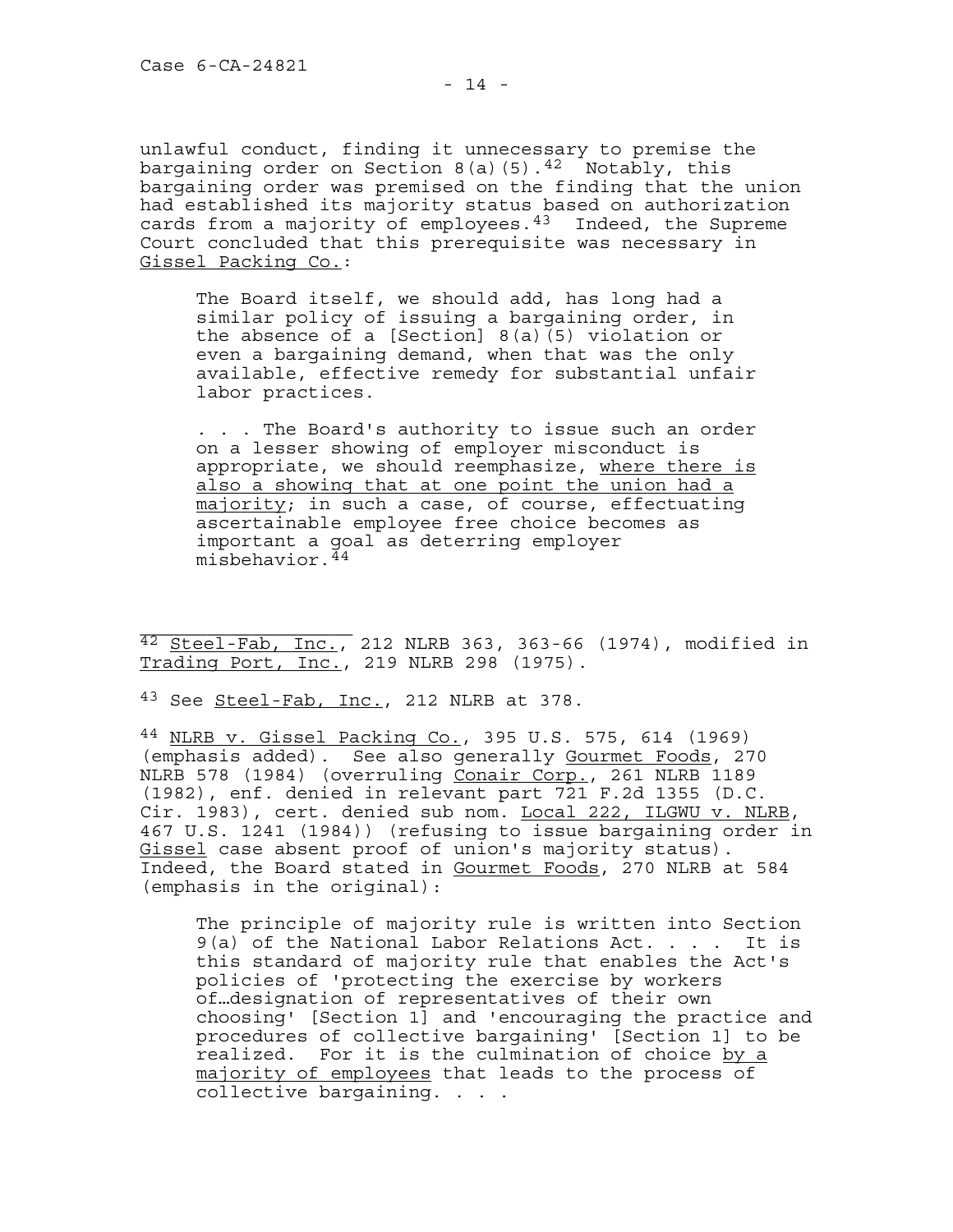This majority prerequisite also underlies the Board's refusal to require an employer to bargain with a minority group of unrepresented employees. Thus, the Board has consistently declined to find Section 8(a)(1) violations when employers refuse to recognize and bargain with unrepresented employees over grievances.<sup>[45](#page-14-0)</sup> The rationale is again premised on the principle of majority rule, as stated by the Board in <u>Charleston Nursing Center<sup>[46](#page-14-1)</sup> in overruling</u> an ALJ determination that the employer violated Section 8(a)(1) by failing to meet with employees to discuss their grievances over pay and working conditions. There, the Board stated:

While it is clear that Section 8(a)(1) prohibits an employer from retaliating against employees for engaging in protected concerted activities such as the presentation of grievances, it is also clear that generally an employer is under no obligation to meet with employees or entertain their grievances upon request where there is no collective-bargaining agreement with an exclusive bargaining representative requiring it to do so. Swearingen Aviation Corporation, 227 NLRB 228, 236 (1976), enfd. in pertinent part 568 F.2d 458 (5th Cir. 1978). Furthermore, it is not illegal for an employer in such circumstances to refuse to deal with the employees except on an individual basis. Pennypower Shopping News, Inc., 244 NLRB 536, fn.4 (1979).<sup>[47](#page-14-2)</sup>

The Charging Party first attempts to distinguish these cases on the basis that they involve only "ad hoc" groups of employees, rather than formal, organized representatives.<sup>[48](#page-14-3)</sup> We note first that Section 7 does not differentiate between informal, "ad hoc" groups of employees and organized

\_\_\_\_\_\_\_\_\_\_\_\_\_\_\_\_\_\_\_

<span id="page-14-0"></span><sup>45</sup> See, e.g., Charleston Nursing Center, 257 NLRB 554, 555 (1981) (employer did not violate Section 8(a)(1) by refusing to meet with unrepresented group of employees about pay raise); Pennypower Shopping News, 244 NLRB 536, 537 n.4, 538 (1979), supp. decision 253 NLRB 85 (1980), enfd. 726 F.2d 626 (10th Cir. 1984) (same); Swearingen Aviation Corp., 227 NLRB 228, 236 (1976), enf. in relevant part 568 F.2d 458 (5th Cir. 1978) (same).

<span id="page-14-1"></span><sup>46</sup> 257 NLRB at 555.

<span id="page-14-2"></span><sup>47</sup> Ibid.

<span id="page-14-3"></span><sup>48</sup> See Professor Morris, The Blue Eagle, at 164.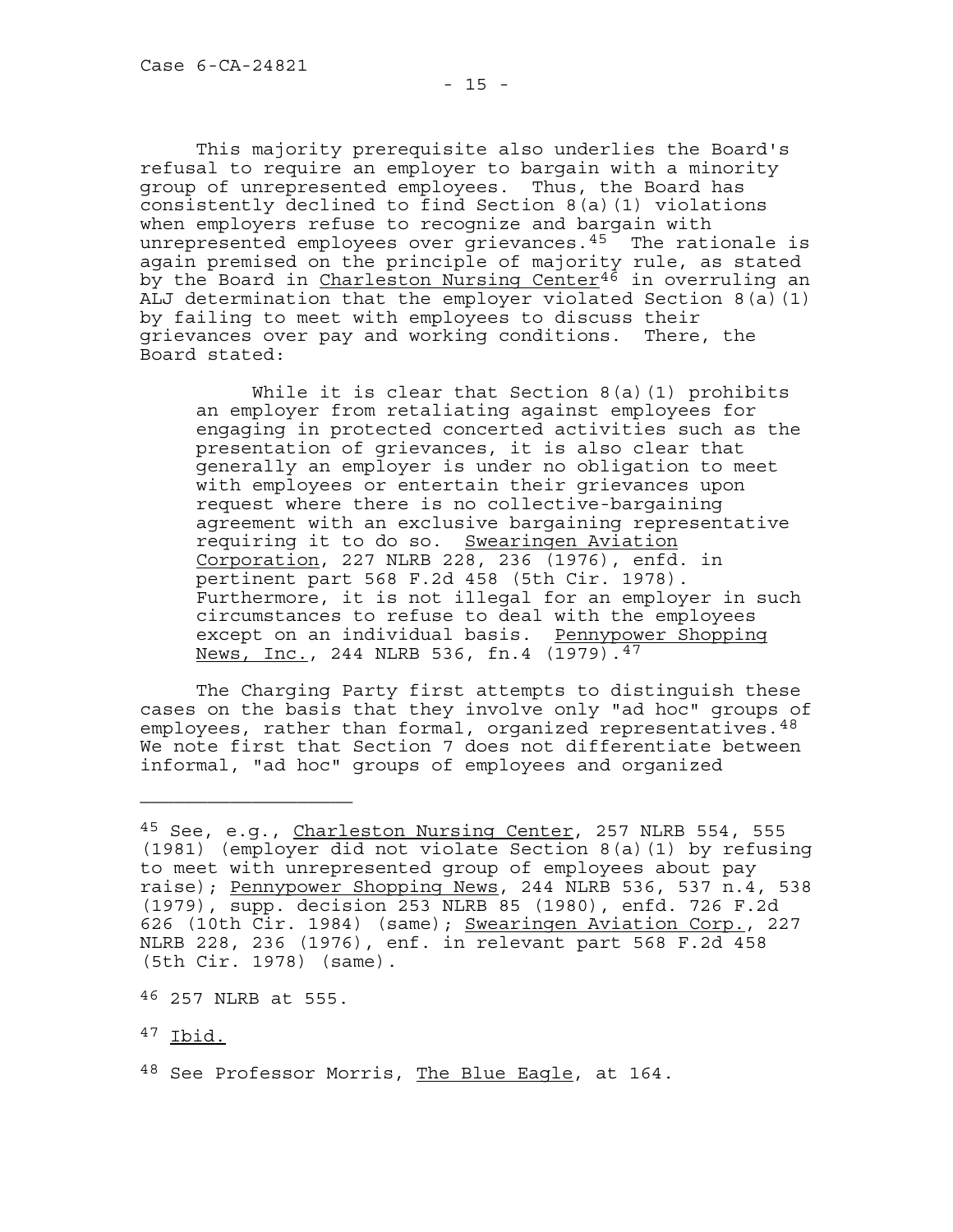bargaining representatives.[49](#page-15-0) Second, the Board has indeed held that an employer has no obligation to discuss grievances with a union, once that union has lost majority support.<sup>[50](#page-15-1)</sup> Next, the Charging Party maintains that these holdings are dicta and that the Board has never seriously considered the issue of minority bargaining. However, the Board has held clearly and directly in these cases, and consistent with the Section 8(a)(5) cases discussed above, that the only bargaining obligation under the Act is with an exclusive representative of employees. This principle cannot be so easily dismissed as mere conventional wisdom never fully considered by the Board. Thus, contrary to the Charging Party's assertion, the Board will only issue a Section 8(a)(1) bargaining order when a union has attained majority status, and will decline to find a bargaining obligation in the absence of a majority.

<span id="page-15-4"></span>Finally, the Charging Party points to one Board case which seems to suggest a Section 8(a)(1) bargaining obligation absent a majority. In NLRB v. Lundy Manufacturing Corp., <sup>[51](#page-15-2)</sup> the court affirmed the Board's conclusion that, although the employees were represented by a union with a collective-bargaining agreement, the employer nevertheless violated Section 8(a)(1) by refusing to meet with a group of employees over their grievances.<sup>[52](#page-15-3)</sup> The court noted the unique facts of the case, such as the absence of a functioning union grievance committee, and based its reasoning in part on its reading of the proviso of Section  $9(a)$ .<sup>[53](#page-15-4)</sup> However, the Charging Party does recognize

<span id="page-15-0"></span> $\_$  $49$  See note 7, above.

<span id="page-15-1"></span>50 See, e.g., Mooresville Cotton Mills, 2 NLRB 952, 955 (1937), enf. in relevant part 94 F.2d 61 (4th Cir. 1938). Although raised in the context of a Section 8(a)(5) and not a Section 8(a)(1) allegation, the Board in Mooresville stated, ibid:

It is not an unfair labor practice within the meaning of Section 8, subdivisions (1) and (5), of the Act for an employer to refuse to discuss grievances with employee representatives when such representatives do not represent a majority of his employees. That the [u]nion, on September 21, 1935, represented only a minority of respondent's employees is clear from the record.

<span id="page-15-3"></span><span id="page-15-2"></span>51 316 F.2d 921 (2d Cir.), cert. denied 375 U.S. 895 (1963). 52 Lundy, 316 F.2d at 926-27.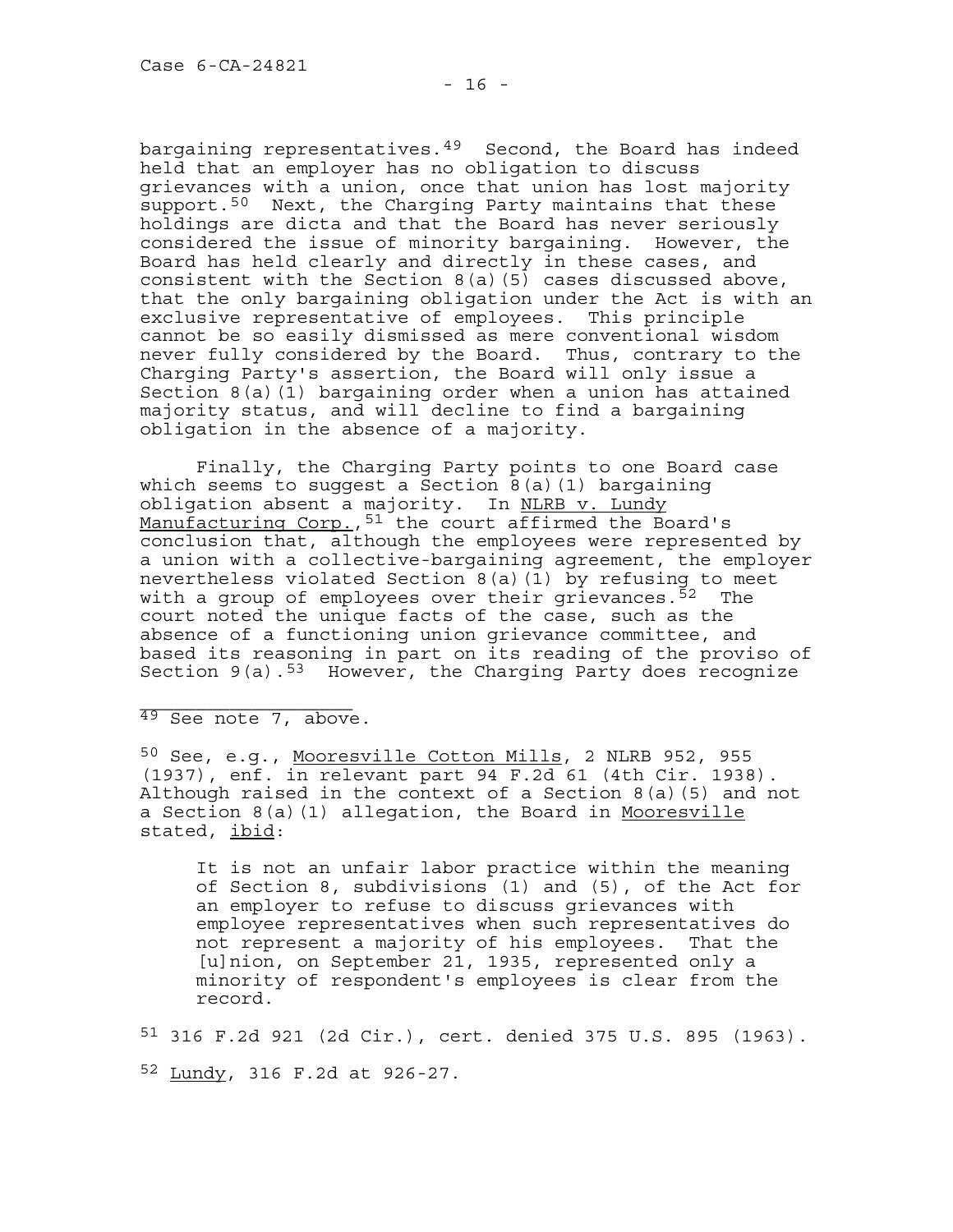that this decision is of questionable validity after the Supreme Court's opinion in Emporium Capwell Co. v. Western Addition Community Organization,[54](#page-16-0) in which the Court stated that the proviso to Section 9(a) did not render an employer's refusal to discuss employees' grievances unlawful.<sup>[55](#page-16-1)</sup> Thus, to the extent that Lundy could have been interpreted to establish a duty to bargain under Section 8(a)(1), that interpretation is no longer viable after Emporium Capwell.

# 3. Linden Lumber prevents an employer's duty to recognize and bargain with a minority union

 Finally, we conclude that the Supreme Court's decision in <u>Linden Lumber Division v. NLRB[56](#page-16-2)</u> further dispels the view that the Act mandates minority bargaining rights. There, the Supreme Court affirmed the Board's conclusion that an

 $\overline{\phantom{a}}$  , where the contract of the contract of the contract of the contract of the contract of the contract of the contract of the contract of the contract of the contract of the contract of the contract of the contr 53 Id. at 925-27. The first proviso to Section 9(a) states:

That any individual employee or a group of employees shall have the right at any time to present grievances to their employer and to have such grievances adjusted, without the intervention of the bargaining representative, as long as the adjustment is not inconsistent with the terms of a collective-bargaining contract or agreement then in effect.

<span id="page-16-0"></span>54 420 U.S. 50 (1975). See Professor Morris, The Blue Eagle, at 163.

<span id="page-16-1"></span>55 Professor Morris, The Blue Eagle, at 163. The Court in Emporium Capwell stated:

Respondent clearly misapprehends the nature of the 'right' conferred by [the proviso]. The intendment of the proviso is to permit employees to present grievances and to authorize the employer to entertain them without opening itself to liability for dealing directly with employees in derogation of the duty to bargain only with the exclusive bargaining representative, a violation of [Section] 8(a)(5)…. The Act nowhere protects this 'right' by making it an unfair labor practice for an employer to refuse to entertain such a presentation, nor can it be read to authorize resort to economic coercion.

<span id="page-16-2"></span>Emporium Capwell, 420 U.S. at 61 n.12 (citations omitted). 56 419 U.S. 301 (1974).